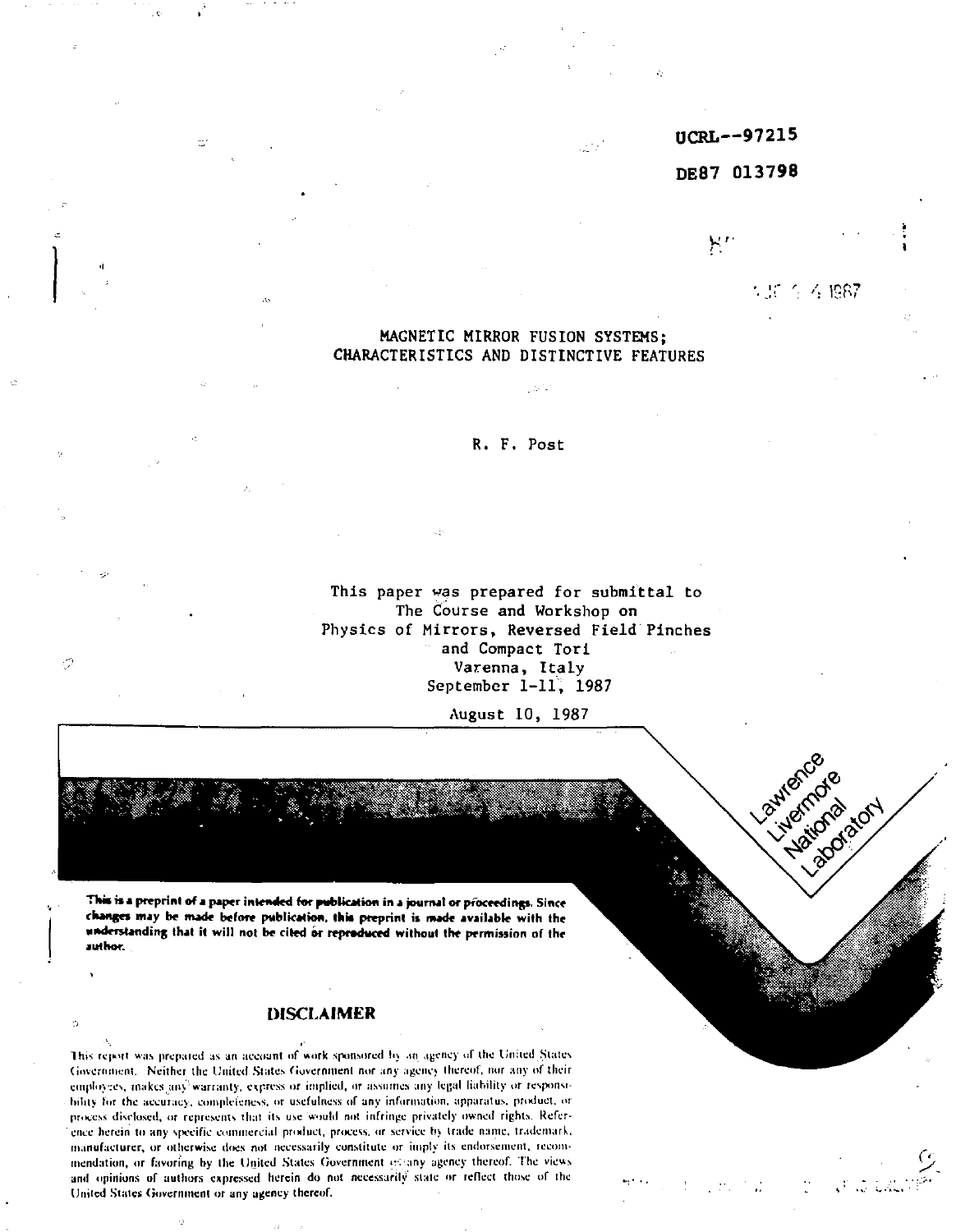# MAGNETIC MIRROR FUSION SYSTEMS; CHARACTERISTICS AND DISTINCTIVE FEATUR.S\*

## R. F. Post

### Lawrence Livermore National Laboratory, University of California P.O. Box 808, Livermore, CA 94550

### ABSTRACT

A tutorial account is given of the main characteristics and distinctive features of conceptual magnetic fusion systems employing the magnetic mirror principle. These features are related to the potential advantages that rairror-based fusion systems may exhibit for the generation of economic fusion power.

### I. INTRODUCTION

The magnetic mirror approach to fusion represents one of the earliest of the distinct lines of endeavor in magnetic fusion research. Over the years mirror fusion concepts have undergone many evolutionary changes, in response to theoretical predictions and laboratory results, and to perceived requirements of economic origin. At this point in time it is not possible to foresee what roles the magnetic mirror principle, and approaches to fusion based on

\*This work was performed under the auspices of the U.S. Department of Energy by the Lawrence Livermore National Laboratory under contract number W-7405-ENG-48.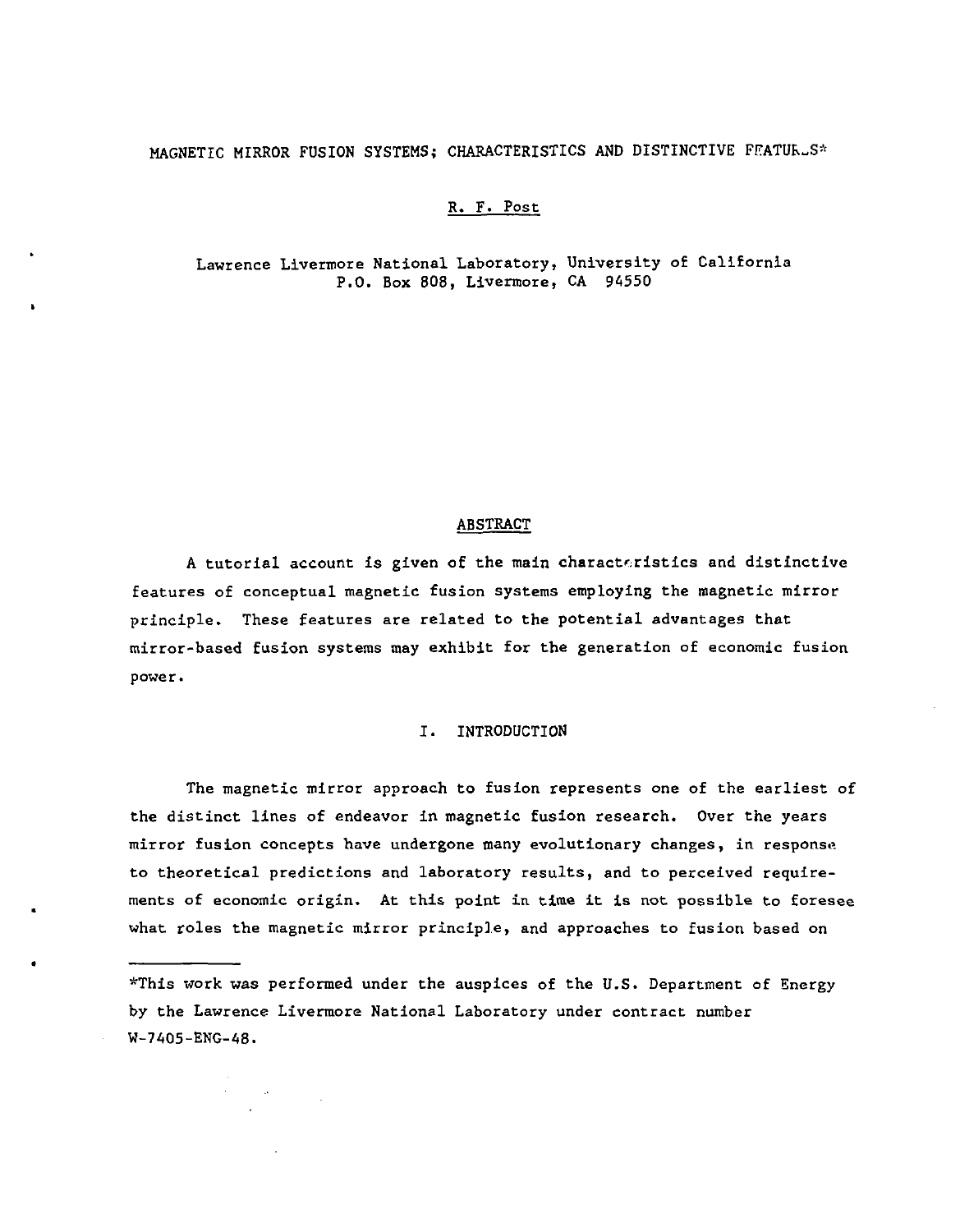this principle, will play in the future of fusion power. It is, however, possible to set down a list of those characteristics of mirror confinement systems that distinguish them from other approaches (e.g., the tokamak and the reversed-field pinch), together with the advantages and/or disadvantages that these distinctive features represent. This paper presents a brief tutorial account of these characteristics and distinctive features, together with comments on their implications in the broader perspective of the fusion goal.

#### II. REVIEW OF BASIC MIRROR CONFINEMENT PRINCIPLES

In its simplest form a mirror plasma confinement system consists of a solenoidal field that is intensified at its ends (the mirrors), beyond which the field lines expand and leave the system. This elementary topological feature—the "open-ended" nature of the field—has consequences that set mirror plasma confinement apart from confinement in the whole genre of "closed" magnetic field systems, i.e., from those with the topology of a torus. For example, in closed field systems confinement need only be effective relative to transport across the field lines—confinement along the field lines is largely irrelevant. Open-ended systems, however, must provide for confinement—i.e., for restraint of particle and energy transport—both across and along the field lines, the latter referring specifically to the region where the field lines leave the system, typically at its open ends. This requirement in turn implies important constraints on the nature of the ion and electron particle distribution functions that will be typically encountered in mirror systems. For example, in order for there to be a negative gradient in particle density along the field lines (i.e., to provide confinement in this direction) the plasma pressure cannot be everywhere isotropic (as it typically is in closed systems). This difference is made apparent by writing down the expression for the magnetostatic equilibrium of a plasma (parallel to  $\vec{B}$ ; in the "one-fluid," MHD, limit):

$$
(\nabla p_{ij}) \bullet \vec{b} = -(p_{i} - p_{ij}) \frac{\nabla B}{B} \bullet \vec{b} , \qquad (1)
$$

•+ -> where  $\mathbf{w}$  is a unit vector parallel to  $\mathbf{w}$  is  $\mathbf{w}$  if  $\mathbf{v}$  if  $\mathbf{v}$  is it possible to sustain a negative gradient of the parallel pressure, supported by *a* positive gradient in B, i.e., by mirror action. It follows that in open-ended mirror systems there must always be regions of the confinement system where the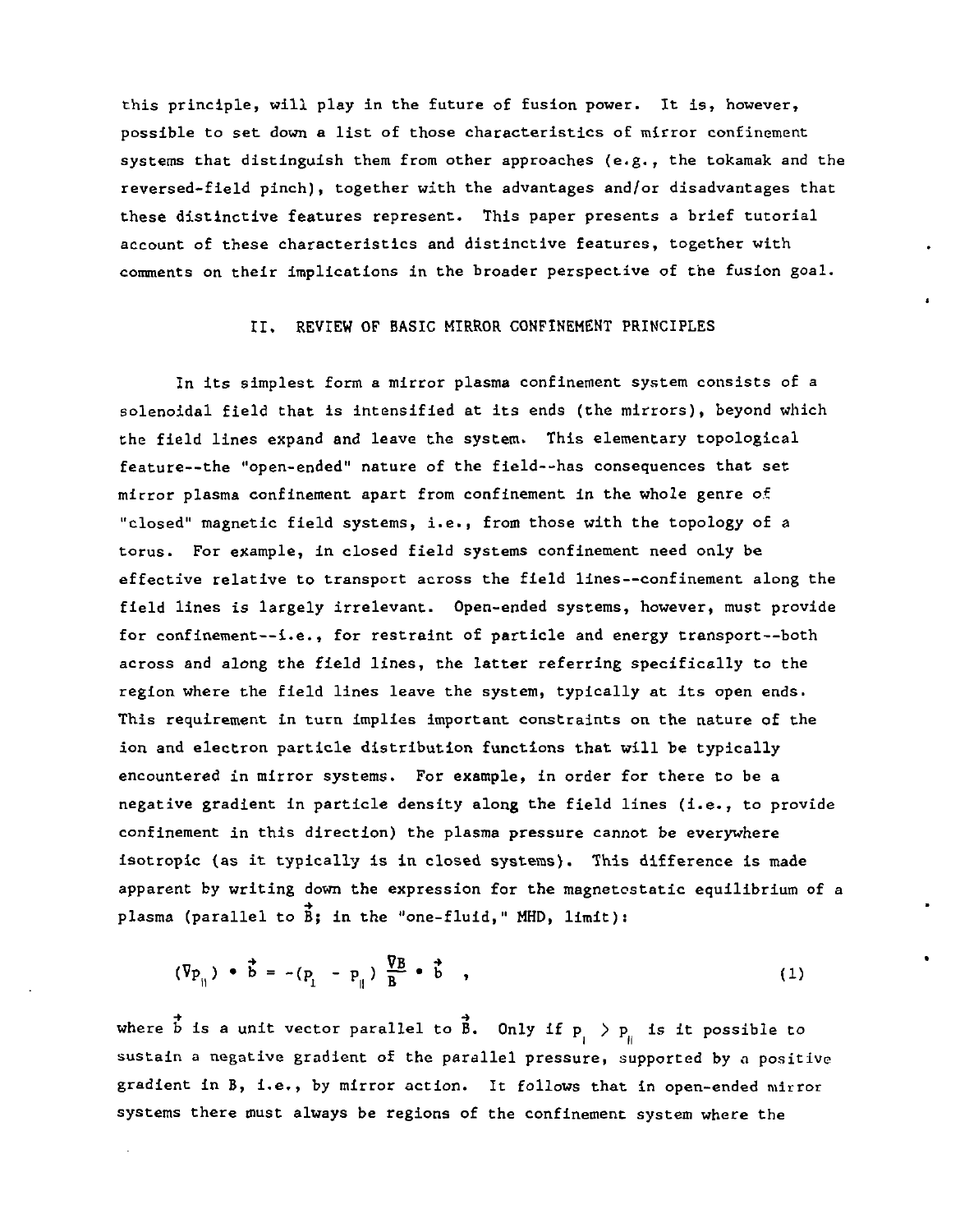plasma pressure is anisotropic, in particular where  $p_{i} > p_{i}$ . There may be inner regions (such as in the central cell of a tandem mirror; see below) where the plasma pressure is isotropic  $(p_j = p_{ij})$ , but within these regions, as seen from Eq. (1), there can be no gradient in plasma pressure along the field lines, whether or not there are local mirrors present.

The origin of the particle-containing ability of a magnetic mirror is based on the existence of an adiabatic invariant of the particles' motion--the magnetic moment,  $\mu = W$ , /B, where W<sub>i</sub> =  $\frac{1}{2}$  Mv<sup>2</sup> is the kinetic energy of rotation of the particle around a field line. This invariant is associated with the quasi-periodic cyclotronic motion of the particle as it gyrates in the magnetic field while drifting along the field lines.

As is apparent from its definition, if  $\mu$  remains constant as a particle moves into a region of increased B, its rotational energy must increase, necessarily at the expense of its parallel energy, i.e., its parallel velocity is decreased. Ignoring for the moment the possible effects of internal electrical potentials, mirror confinement then requires that the particle's kinetic energy should be less than a critical energy, i.e.,

$$
W \langle \mu_{\max}^B \rangle, \qquad (2)
$$

where B is the magnetic field at the peak of the mirror. From the max definition of *ji* this condition is seen to be equivalent to the requirement that

$$
\theta \, \leftarrow \, \sin^{-1} \, \left( \frac{1}{R_m} \right)^{1/2} \quad , \tag{3}
$$

where  $R_m = B_{max}/B_{min}$ , is the "mirror ratio," and  $\theta$  is the "loss-cone" pitch angle defined by the particle orbit as it passes through the place where  $B = B_{\min}$ . Only those particles whose "midplane" pitch angles are greater than the loss-cone angle will be mirror-confined; those moving at smaller pitch angles (more nearly parallel to  $\vec{B}$ ) will be lost. The loss-cone condition, Eq. (3), is thus the particle-kinetic equivalent of the pressure anisotropy condition implied by Eq. (1).

Being dependent on the magnetic moment, mirror confinement is sensitive to processes that may perturb this quantity. There are two such processes, inherent to any mirror-based system, that can perturb  $\mu$ . The first of these is the effect of spatial non-uniformity of the field. If the gradients of the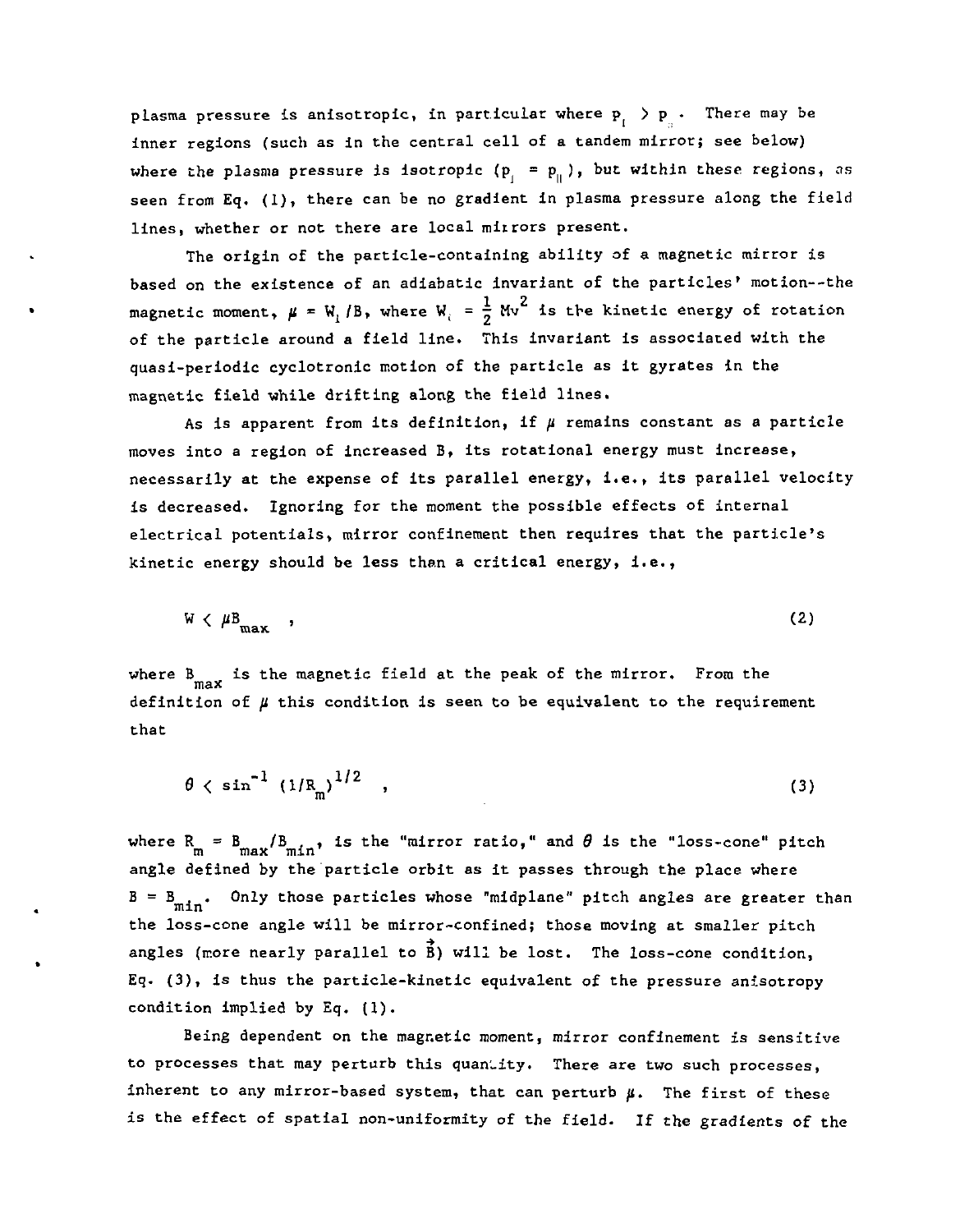magnetic field along the field have too short a magnetic scale length L<sub>n</sub> (as measured in units of the locally evaluated gyroradius of the particle orbit, a, then as it gyrates along the spatially varying field the particle will be subjected to a time-varying magnetic field with frequency components in the vicinity of its cyclotron frequency or its harmonics. This circumstance will lead to "jumps" in */i* as the particle experiences these resonances in transit between the mirrors. All practical mirror systems are therefore designed so that the condition a  $\zeta \zeta$   $\frac{L}{m}$  (typically a  $\zeta 0.1$   $\frac{L}{m}$ ) is satisfied up to the highest particle energy that is to be confined. This condition is obviously most restrictive on energetic ions; electrons have much smaller orbit radii at comparable energies.

The second  $\mu$ -perturbing process intrinsic to mirror confinement is of course particle-particle collisions. Collisions lead directly to particle losses through the mirrors whenever they result in a particle being scattered into the loss cone in velocity space. In the absence of other confining effects, therefore, the lifetime of a mirror-trapped particle is approximately equal to its collisional "relaxation" time, as given by Spitzer [1]. For deuterons this time is given approximately by the expression

$$
\tau_{\rm r} = 2.2 \times 10^{10} \, \text{g}^{3/2} / \text{n}_{\rm t} \tag{4}
$$

where E is the mean particle energy in keV, and  $_{\rm n_{1}}$  cm $^{-3}$  is the ion density. The equivalent scattering rate for e-e (or e-i) collisions is a factor  $(M/m)^{1/2}$   $\approx$  60 faster. When the effect of the mirror ratio is taken into account (by calculations with the Fokker-Planck equation) the above expression is modified to become:

$$
n_{1}\tau = k_{1} \times 10^{10} \text{ E}^{3/2} \text{ log}_{10}(R_{m}), \qquad (5)
$$

where  $k_i$  values are typically approximately equal to 2.5, for mirror plasmas maintained by neutral beam injection.

Two important facts about mirror systems can be deduced immediately from Eqs.  $(4)$  and  $(5)$ . These are

1. Lawson "n $\tau$ " values of order  $10^{14}$  cm<sup>-3</sup> s. are only approached in conventional mirror systems at very high ion energies [E > 250 keV in Eq. (5) for realistic mirror ratios]. Simple mirror systems are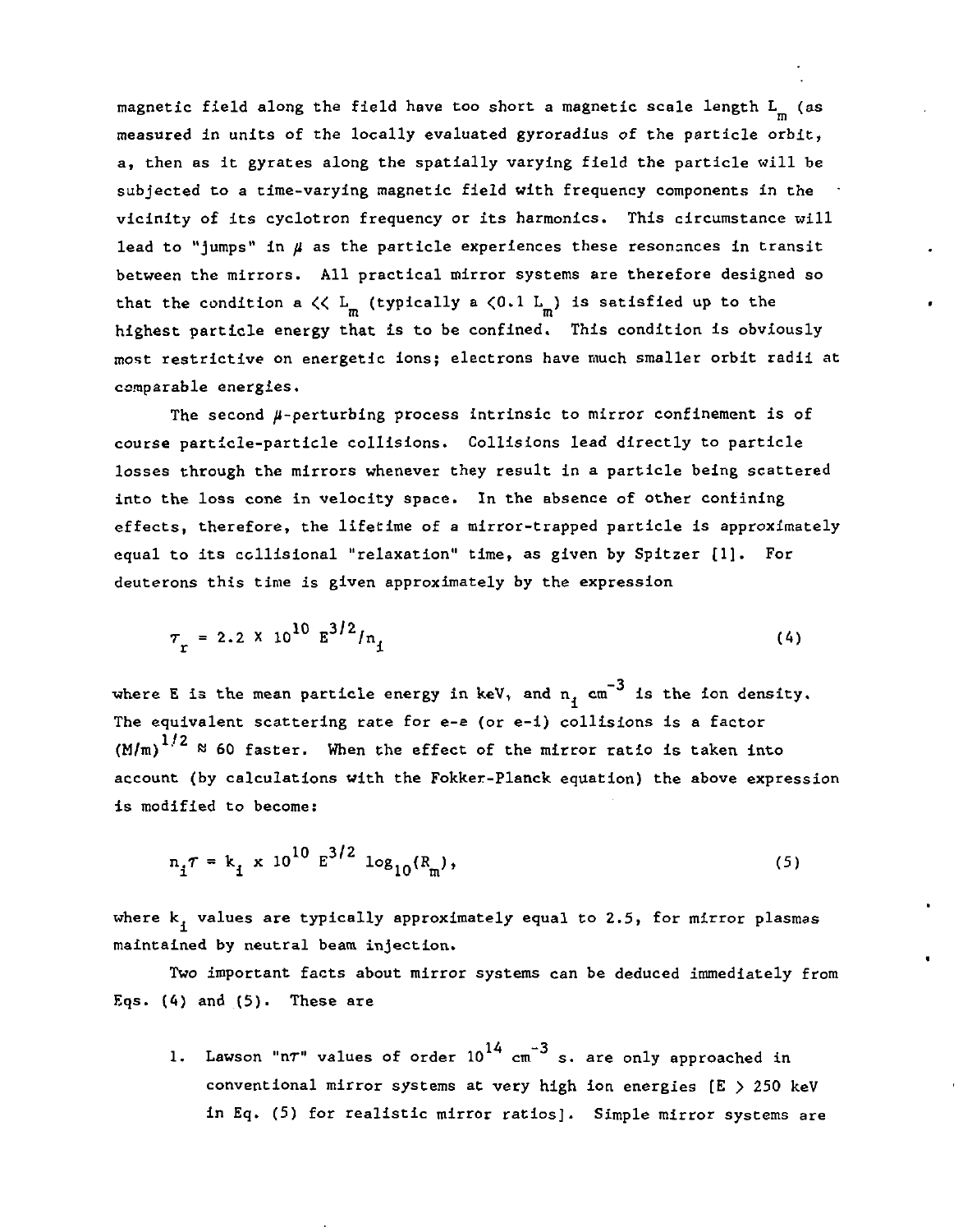therefore at most marginal for fusion power purposes, requiring "backup" means to enhance their "Q" (power gain). The tandem mirror idea represents one such means.

2. The intrinsically disparate scattering rates of electrons and ions leads automatically to the generation of an ambipolar potential that electrostatically confines the electrons. The distribution function of the electrons is therefore Maxwellian, truncated at the value of the ambipolar potential (typically 4.0 to 5.0  $kT$ ).

Because the electrons are electrostatically confined and therefore have an isotropic Maxwellian velocity distribution their confinement is governed by a Boltzmann-like behavior, as constrained by quasi-neutrality. That is, the local value of the ambipolar potential is related to the local value of the electron density by the equation

$$
\frac{n_e}{n_0} = \exp\left[-e(\phi - \phi_0)/kT_e\right] \quad . \tag{6}
$$

Because the density of the mirror-confined ions decreases to near-zero at the mirrors, the ambipolar potential (positive and a maximum at the midplane) will also decrease as the mirror is approached. As a result there will appear within the plasma a steady-state dc electric field with a component parallel to B. In plasmas with isotropic pressures, such as those typically encountered in closed systems, no such parallel electric fields can exist in steady-state.

As described briefly later, the existence of internal ambipolar potentials, and the ability to localize and control them, forms the basis for the operation of the tandem mirror in its various forms.

While axial confinement in mirror systems derives from the constancy of the magnetic moment, radial confinement in mirror systems is governed by a different invariant, J, the longitudinal action integral,  $f_{\mathbf{v}_n}$  ds. The adiabatic invariance of the magnetic moment arises from the cyclotronic gyration of the particle in the magnetic field, where the period of this gyration varies slowly as the particle moves along field lines. The adiabatic invariance of J arises from another quasi-periodic motion of the particles: the periodic "bouncing" motion that they undergo as they are reflected back and forth between the mirrors, meanwhile slowly drifting in the azimuthal direction. As shown in early work by Northrop and Teller [2], the invariance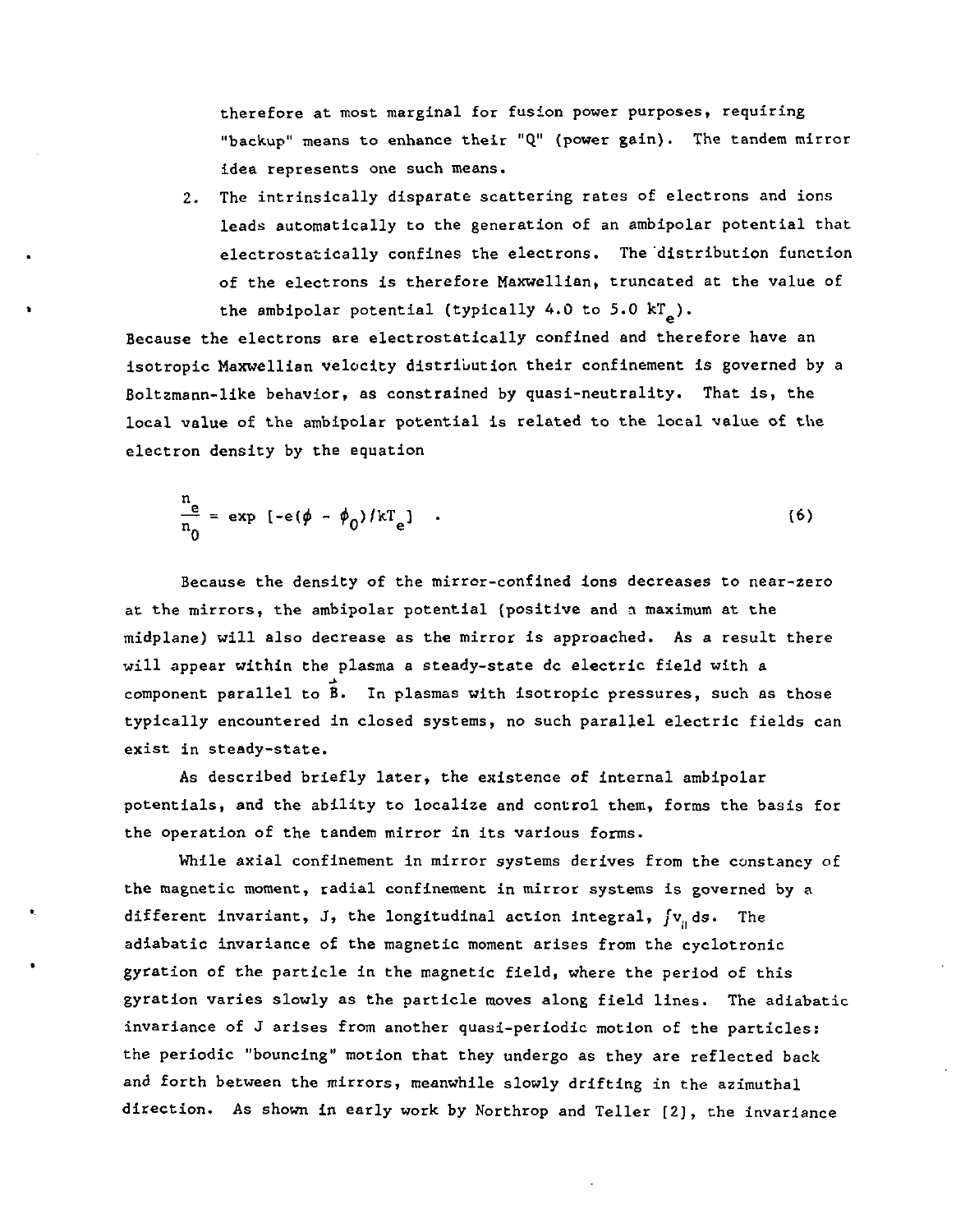of J guarantees that particles, while they are bouncing axially, will continue to drift azimuthally on closed drift surfaces, that is they will be confined radially.

Similar to the case of the magnetic moment, there are two processes that, can operate to perturb J, thus can lead to radial transport. The first of these is departure from axial symmetry of the confining field. In a nonaxisymmetric field the azimuthal drift velocity is not a constant, giving rise to higher frequency components in the slow azimuthal drift rate. These can couple to the bounce motion, thus perturbing J and thereby leading to radial transport [3]. Again, as was the case with the magnetic moment, attention to detail in the design of the fields can minimize the field-related perturbations of J, thus minimizing the associated radial transport.

The second intrinsic source of J perturbations and associated radial transport is of course particle-particle collisions. Here the situation is much more favorable than was the case for mirror losses. Under most circumstances the "classical" radial transport rates involved can be expected to be small enough to be of no serious concern in fusion-scale devices.

As dictated by *jl* and J conservation, mirror plasma equilibria are of a rugged nature, and are not sensitively dependent on the geometry of the confining field. This ruggedness is particularly evident when it comes to MHD stability. By contrast with toroidal systems, where maintaining stability against MHD modes is difficult, even at quite low values of the plasma "beta" parameter [p<sub>.</sub>/(B<sup>2</sup>/87 + p<sub>1</sub>)], mirror-type fields can be erranged to provide MHD stabilization up to beta values that approach unity, theoretically predicted and experimentally confirmed.

Absolute stabilization of MHD modes in mirror-confined plasmas can be provided by the use of so-called "minimum-B" or "magnetic well"-type fields, that is, mirror fields in which the curvature of the field lines of the externally applied ("vacuum") magnetic field is convex toward the plasma (i.e., the vacuum field has a positive outward gradient) everywhere in the confinement region. Such fields are possible only with open systems. In closed toroidal systems the vacuum field lines must obviously be concave toward the plasma over at least some regions of the field.

An example of a magnetic-well field is shown in Fig. 1, which depicts a "quadrupole" magnetic-well as produced by a so-called "baseball" coil.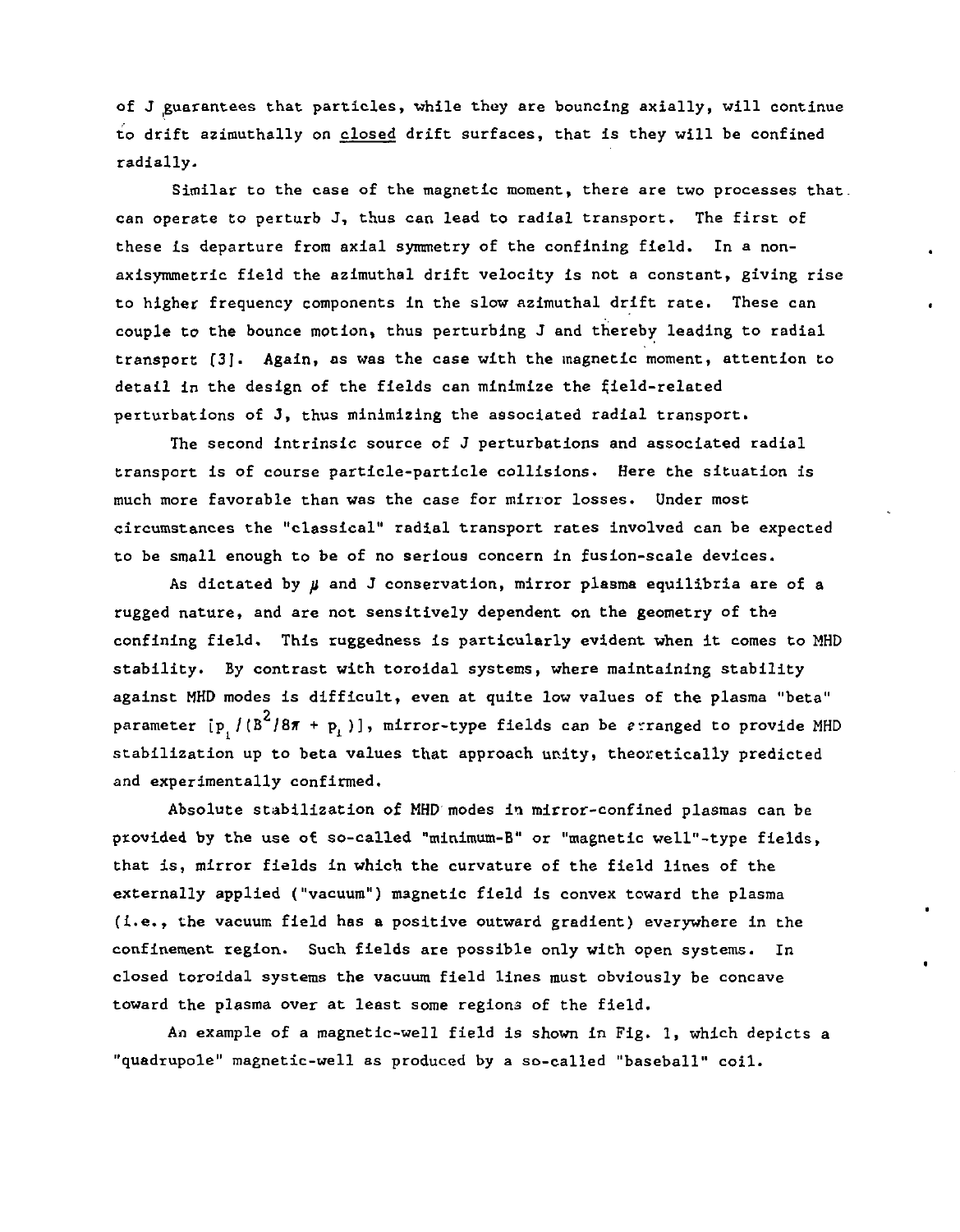

Fig. 1 Schematic drawing of Magnetic-Well field produced by a "baseball" coil

In mirror systems where more than one mirror cell is linked together the magnetic well property cannot be maintained throughout the confinement region: There must be regions (between the cells, for example) where the field lines are concave toward the confinement zone. MHD stability may still be mainmaintained in such systems, however, if the fields possess an "average minimum-B" character [4], or if the plasma beta in cells with "good" curvature is increased, so as to overcome the destabilizing effects of the plasma in those regions with "bad" curvature. The appropriate theoretical condition to be satisfied in order to insure MHD stability of the plasmas is given by the expression

$$
\int_{s_1}^{s_2} \frac{\beta}{Rr} d\ell > 0 \quad , \quad \text{stable.} \tag{7}
$$

Here the integral is to be taken over the length of the field lines in the confinement zone; R is the local curvature of the field line (positive in regions of "good" curvature and vice-versa), and  $\beta$  is the local value of the plasma pressure parameters as earlier defined. The validity of this relationship has been tested experimentally [5]. Provided resonable precautions are taken to avoid localized modes (such as the so-called "ballooning" modes), maintaining MHD stability even in complex mirror systems has not been a major issue.

To recap, mirror systems, having an open-ended field line topology, require anisotropic pressure distributions in order for the mirrors to provide confinement at the open ends. Leakage of particles through the mirrors occurs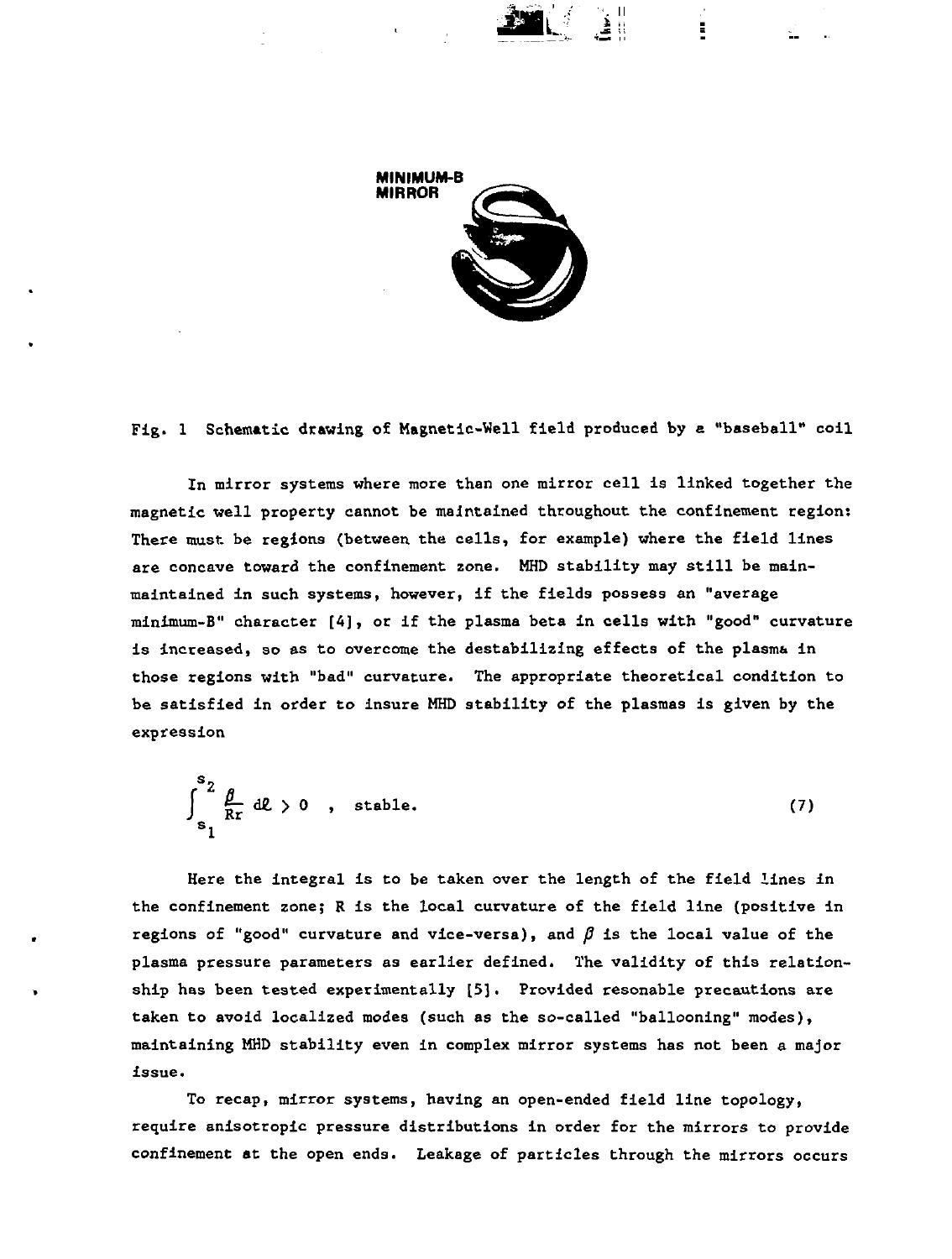as particles are scattered Into the loss cone. The disparate scattering rates of electrons and ions leads to the development of an ambipolar potential that electrostatically confines the electrons and that results in steady-state electric fields parallel to B within the plasma.

Finally, magnetostatic equilibria in mirror systems can be said to have a "rugged" character, as established by the action of two adiabatic invariants of the particle motion, the magnetic moment (provides axial equilibrium) and the longitudinal action integral (establishes radial equilibrium). Furthermore, the MHD stability of mirror equilibria can be assured in mirror cells up to beta values approaching unity by the use of magnetic well-type fields. MHD stability may also be maintained at high beta values in linked mirror cells by the design of the magnetic field (average min-B fields) and/or by controlling the spatial distribution of plasma beta along the field lines.

## III. CONCEPTUAL FUSION POWER SYSTEMS EMPLOYING MAGNETIC MIRRORS

Since the earliest days of'mirror fusion research the question of how mirror-based ideas might best be incorporated into future fusion power systems has exerted an important influence on the research. It was appreciated from the start that the simplest form of a mirror machine—that is a single cell bounded by simple mirrors at its ends—would, because of particle leakage through the mirror, have a marginal Q value. The mirror-based fusion concepts that have emerged over the years have therefore in every case represented proposals for dealing with the issue of mirror end losses. We will here list and briefly describe some of these concepts, starting with the earliest ones. Some concepts have had only limited study. Others, such as the tandem mirror, represent mainline efforts today.

#### A. The Simple Mirror plus Direct Conversion

There are two conceptually different ways of dealing with the problem of end losses. The most obvious one is to look for ways to plug the leak. An alternative, seriously studied at Livermore in the 1970's, would be to directly convert, at high efficiency, the kinetic energy of the escaping charged particles (reaction products and unburned fuel ions) into electrical energy [6]. If coupled with a high efficiency plasma heating scheme, high efficiency direct conversion would in effect convert a low Q system into a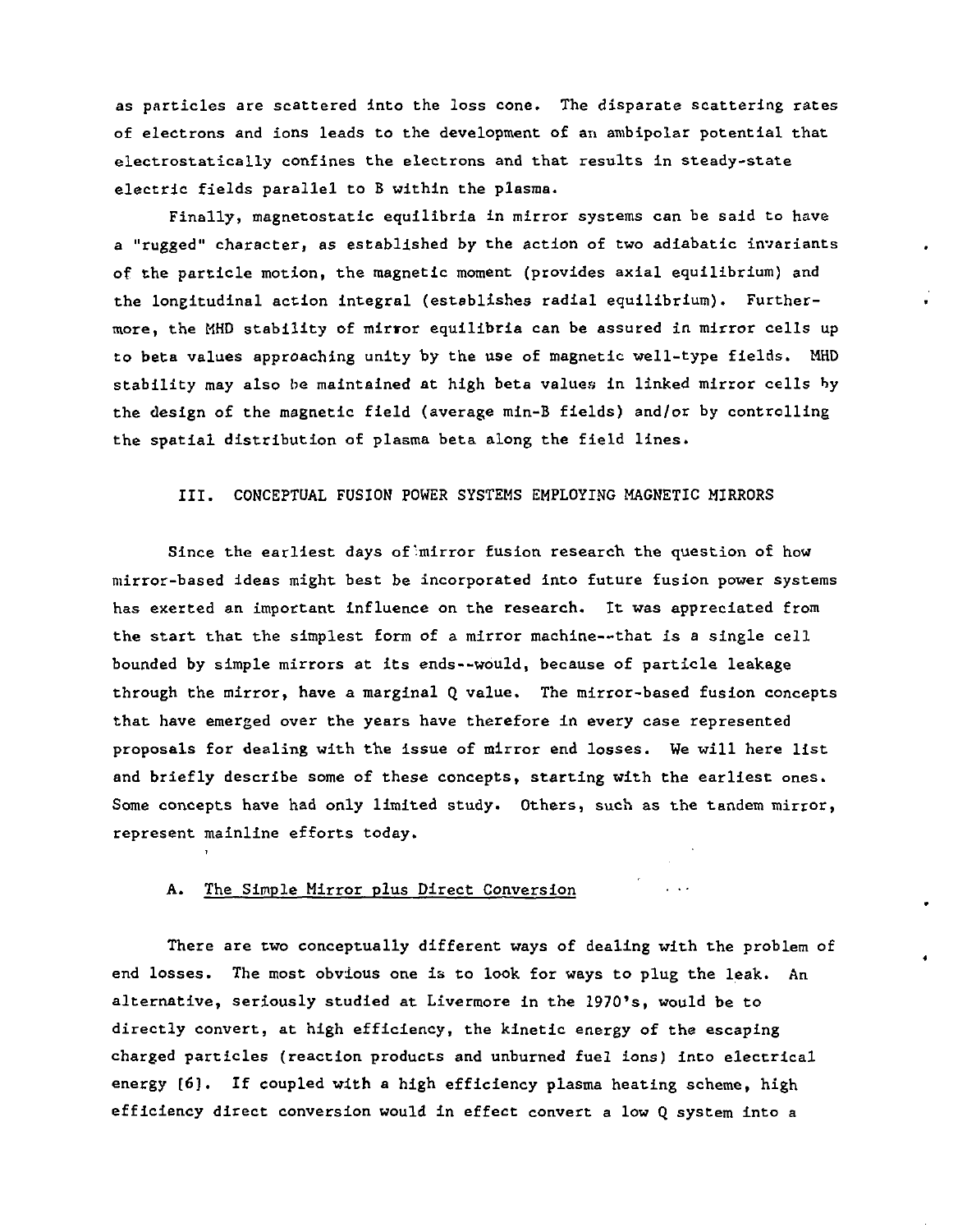high Q one. In the Livermore studies an electrostatic direct conversion system was developed that demonstrated conversion efficiencies approaching 90 percent [7].

Although high efficiency direct conversion offered (and still offers) an in-principle solution to mirror losses, the projected cost of such systems, together with the emergence of the tandem mirror idea, led to the termination of the Livermore direct conversion studies. What survived was simpler, lower cost versions of the direct convei-er, proposed for use as auxiliary devices on a tandem mirror systems to provide power for plasma heating.

#### B. Rotating Plasmas

One of the earliest-proposed ideas for reducing mirror leakage was to spin the plasma. In a simple axially symmetric mirror field the centrifugal forces in a rapidly rotating plasma should have the effect of stopping the end leakage. Rotation can be induced by producing a radial electric field with the plasma, coupled in by electrodes outside the mirrors at the ends.

Early work on this idea—then called the "Omnitron"—was carried out by Baker and coworkers [8] at the Lawrence Berkeley Laboratory. In recent years the idea has been pursued and extended by Volosor and coworkers at Novosibirsk [9]. In that work two important related issues are being addressed: How to maintain electrical contact with the plasma without excessive power losses, and, how to control MHD-like instabilities driven by the rotation and by the "bad" curvature of the field lines in the simple mirror.

#### C. R. F. Plugging

The fact that mirror action derives from the rotational energy of the particles lead early-on to the idea of using r. f. fields to enhance mirror action by spinning up the ions (or electrons) as they approached the mirrors. Among others, Watson and co-workers [10] investigated the concept theoretically, and r. f. plugging has been studied intensively, both theoretically and experimentally, at Nagoya in Japan [11]. Though an attractive idea, there are both physics and technology issues that have presented difficulties in implementing r. f. plugging in plasmas of fusion "interest.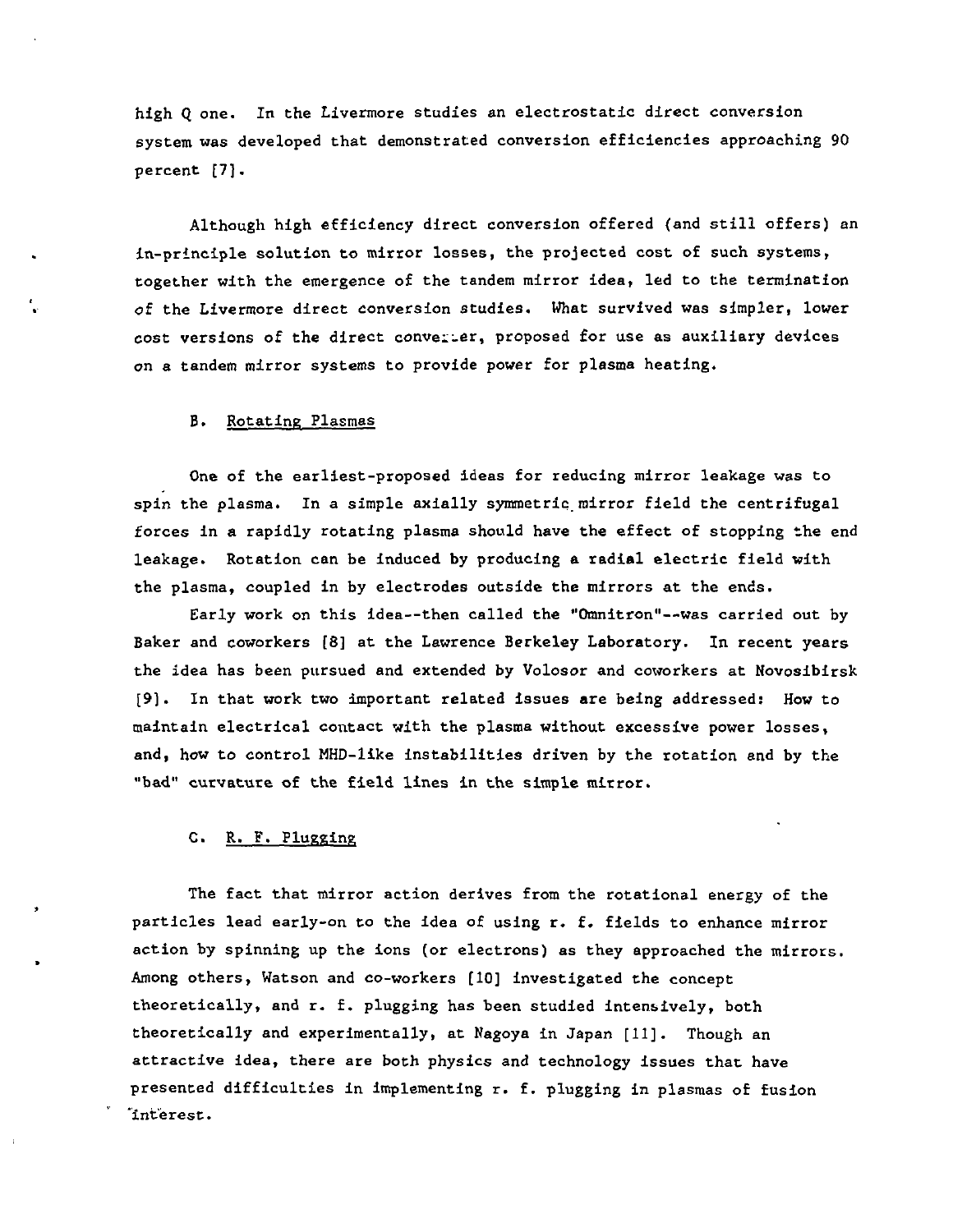#### D. Multiple Mirrors

One of the forerunners of the tandem mirror concept was the multi-mirror idea [12]. If a central mirror cell is flanked at both ends by many additional cells and if certain plasma conditions can be met, the nr confinement factor for ions in the system can be substantially enhanced over that for a single cell. In a multi-mirror system ions that are scattered into the loss cone in one cell may be retrapped in an adjacent cell, so that they in effect execute a random walk from cell • *o* cell. If the left-right trapping/detrapping probabilities are equal, the resultant confinement time will scale up with the square of the number of cells exterior to the central cell [13]. If the left-right probabilities can be skewed toward the central cell (by r. f. fields and/or asymmetric mirrors, for example, then the confinement time is predicted to Increase exponentially with the number of cells [14].

If the trapping/detrapping arises solely from particle-particle collisions, for multi-mirror action to be effective under fusion conditions the plasma density must be very high, this in order to satisfy the requirement that the mean free path for such events should be of order  $L/R_m$  (cell length divided by mirror ratio). One example of such a high density multi-mirror system was studied by Budker [15], who proposed a system where the multimirror fields served to inhibit plasma flow along the field lines, but were not required to sustain the plasma pressure transversely; this was to be accomplished by adjusting the distribution of plasma temperature and density so as<sup>t</sup> to maintain constant pressure out to the plasma boundary.

#### E. The Field-Reversed Mirror

One of the early, and still very attractive, ideas for improving the confinement time of mirror systems is what will be here called the Field-Reversed Mirror, or FRM for short. An artists concept of the plasma and magnetic field configuration in an FRM Is shown in Fig. (2). In an FRM the mirrors act to constrain, not individual ions, but a field-reversed entity produced by the diamagnetic effect of self-trapped ions. Except that ions rather than electrons are to provide the dominant diamagnetic effect, the FRM resembles the ASTRON of Christafilos [16], or the more familiar field-reversed theta pinch (now usually called an FRC, for "Field-Reversed Configuration").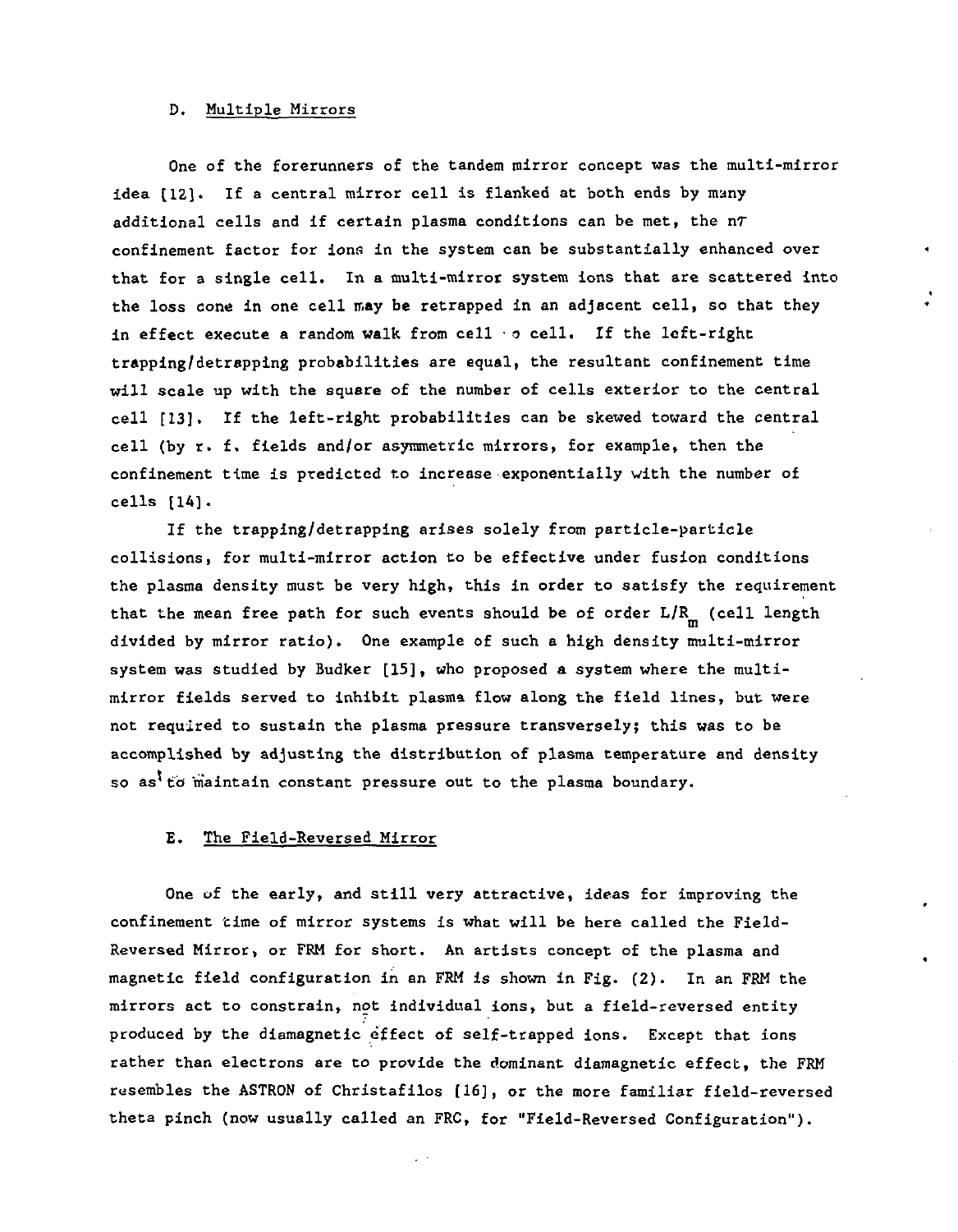

/

# **Fig. 2 Schematic drawing of the plasma and field configuration in a Field-Reversed Mirror**

**The FRM idea combines the advantages of high beta and linear geometry of the simple mirror with the (expected) improved confinement of a closed-line system. However, except as an FRC, this configuration has not been implemented, so that substantial physics issues, both as to MHD stability and as to cross-field particle and energy transport, remain to be resolved.** 

#### **F. The Tandem Mirror**

**Presently the most actively pursued of all of the mirror variants, the tandem mirror (TM) [17], [18] takes advantage of some well-understood mirror physics, namely the generation of ambipolar potentials, to solve the endleakage problem. In its simplest form, the TM consists of a central cell, within which the fusion plasma is contained, flanked by two smaller-volume**  "plug" cells where electrostatic potentials are generated that electro**statically plug the mirror leaks from the central cell. Fig. (3) shows in schematic form the configuration of the TM in its simplest form. The plasma density in the plugs is maintained (by neutral beam injection) at a higher value than the central cell density, and the ion temperature is also higher. Solving equation (6) for the potential we find for the potential difference between the plug and the chamber cell:** 

$$
|e| (\phi_p - \phi_c) = kT_e \log_e (n_p/n_c)
$$
 (7)

where n<sub>n</sub> and n<sub>c</sub> are the electron densities in the plug and central cell,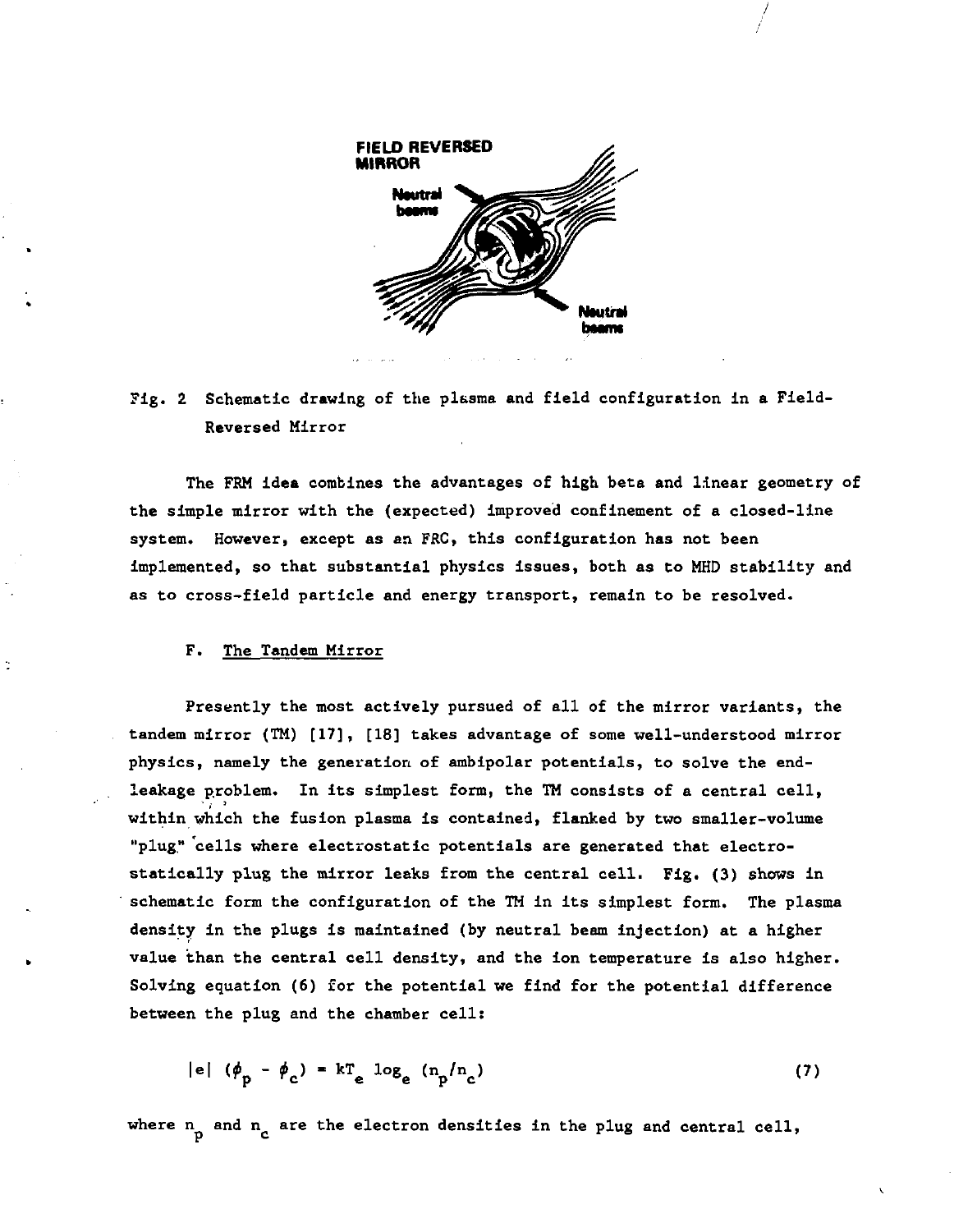

**Fig. 3 Schematic illustration of a simple tandem mirror, showing the configuration of the coils, plasma, and neutral beam injector** 

**respectively. As shown first by Pastukhov [19], the effect of an electrostatic potential on the nr confinement factor in a mirror is (approximately) to multiply equation (5) by a factor** 

$$
k_p = \frac{|e|\Delta\phi}{kT_f} \log_e \frac{e\Delta\phi}{kT_f} \tag{8}
$$

**so that the confinement nT factor is exponentially icreased over its value for the simple mirror. A later version of the TM, the TH with "thermal barriers" employs a magnetically trapped hot electron component in the plug to generate a negative-going potential peak (the thermal barrier) that isolates the positive-peak region from the central cell [20]. This in turn allows electrons in the positive region to be heated without thermal contact with the central cell electrons. The resultant higher electron temperature in the plugs enhances the ambipolar potential and the plugging, even when the plug plasma density is comparable to or even lower than that in the central cell. This trick could greatly improve the economic prospects of the TM in fusion power applications.** 

#### **IV. PRECAUTIONS, DIFFICULTIES, AND UNCERTAINTIES**

**While three decades plus of mirror research has resulted in impressive progress toward the fusion goal, this research has at the same revealed**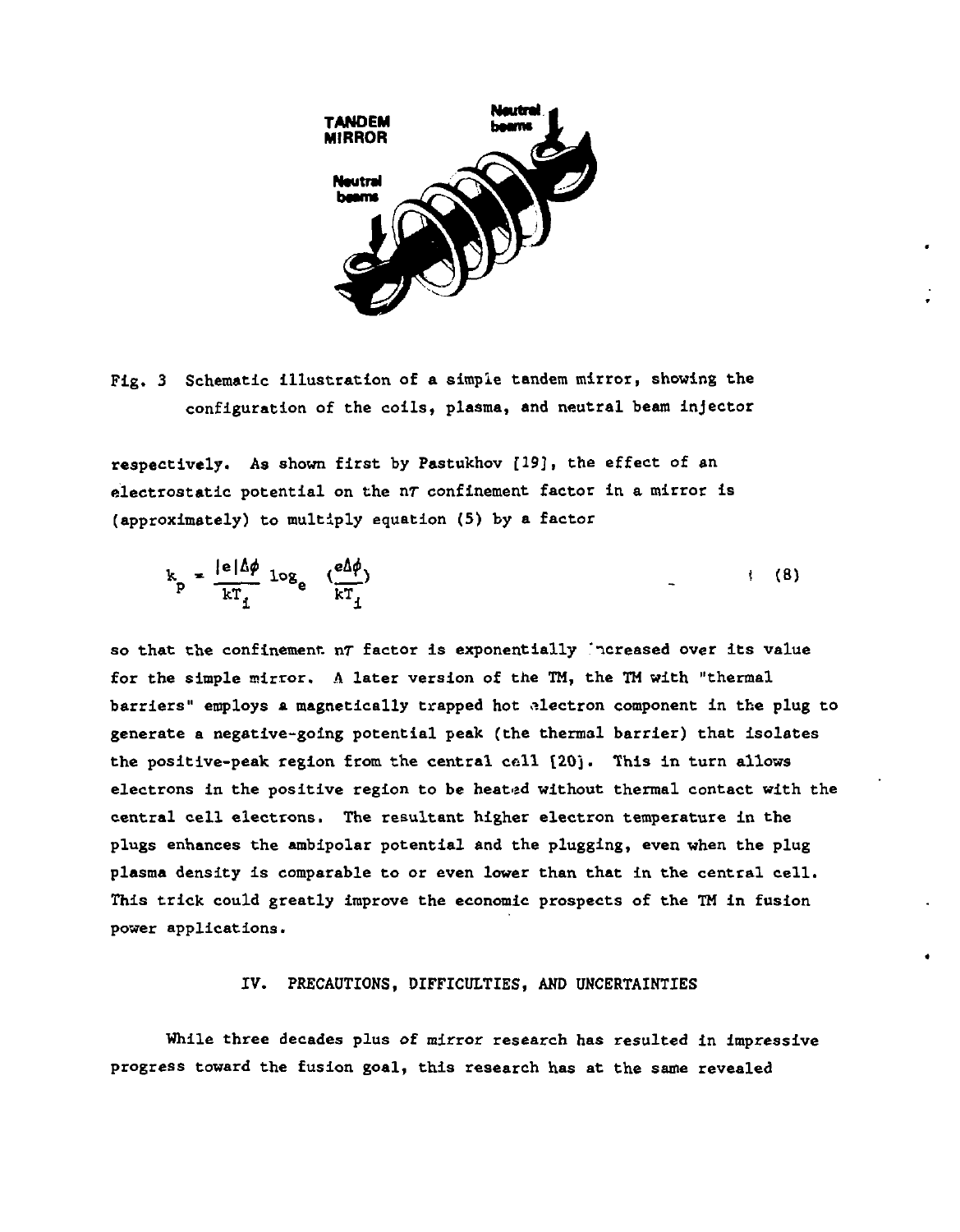physics issues that must be further investigated, and pointed out areas where particular precautions must be taken.

An example of the latter is the issue of microinstabilities—that is, unstable high frequency particle-wave interactions—that have plagued mirror systems from the earliest days. Owing to the necessary existence of nonmaxwellian ion distributions in at least some regions of a mirror system, (in the plugs of a TM, for example), certain plasma waves, usually at the ion v cyclotron frequency or its harmonics, may grow up and perturb the confinement. Over the years, with the growth of understanding of these waves gained from theory and experiment, ways have been found to suppress these instabilities, through tailoring of the distribution functions and/or geometrical constraints. As a result the fluctuation levels associated with these instabilities have been driven to such low levels that it is believed they will not represent a problem. This conclusion is, however, yet to be tested under realistic fusion conditions as to ion temperature and plasma size.

While MHD stability at high beta has been demonstrated in small-scale mirror experiments, the extrapolation of these results to fusion-scale plasmas and long confinement times is yet to be done. Also, the MHD stability of the FRM is still an unresolved physics issue.

Finally, while TM experimental results, particularly those from the Gamma-10 facility at Tsukuba University [21], are very encouraging with respect to the control of radial transport in a TM, it will take a largerscale, higher ion temperature, experiment to demonstrate this result conclusively.

What is remarkable about mirror research, as contrasted with some aspects of toroidal research, is that theory and experiment have been closely linked throughout the history of mirror research. As a result it appears that in mirror research one is much closer to having theoretical models that have quantitative predictive power, thus lessening the need for purely empirical approaches in order to project to fusion scale.

# V. Distinctive Features of Mirror Systems and their Significance to the Fusion Goal

i

At this point in time it oppears to me that fusion research is "in the home stretch". That is not to say that all critical physics/technology issues have been resolved for any approach to fusion, but only that there now exists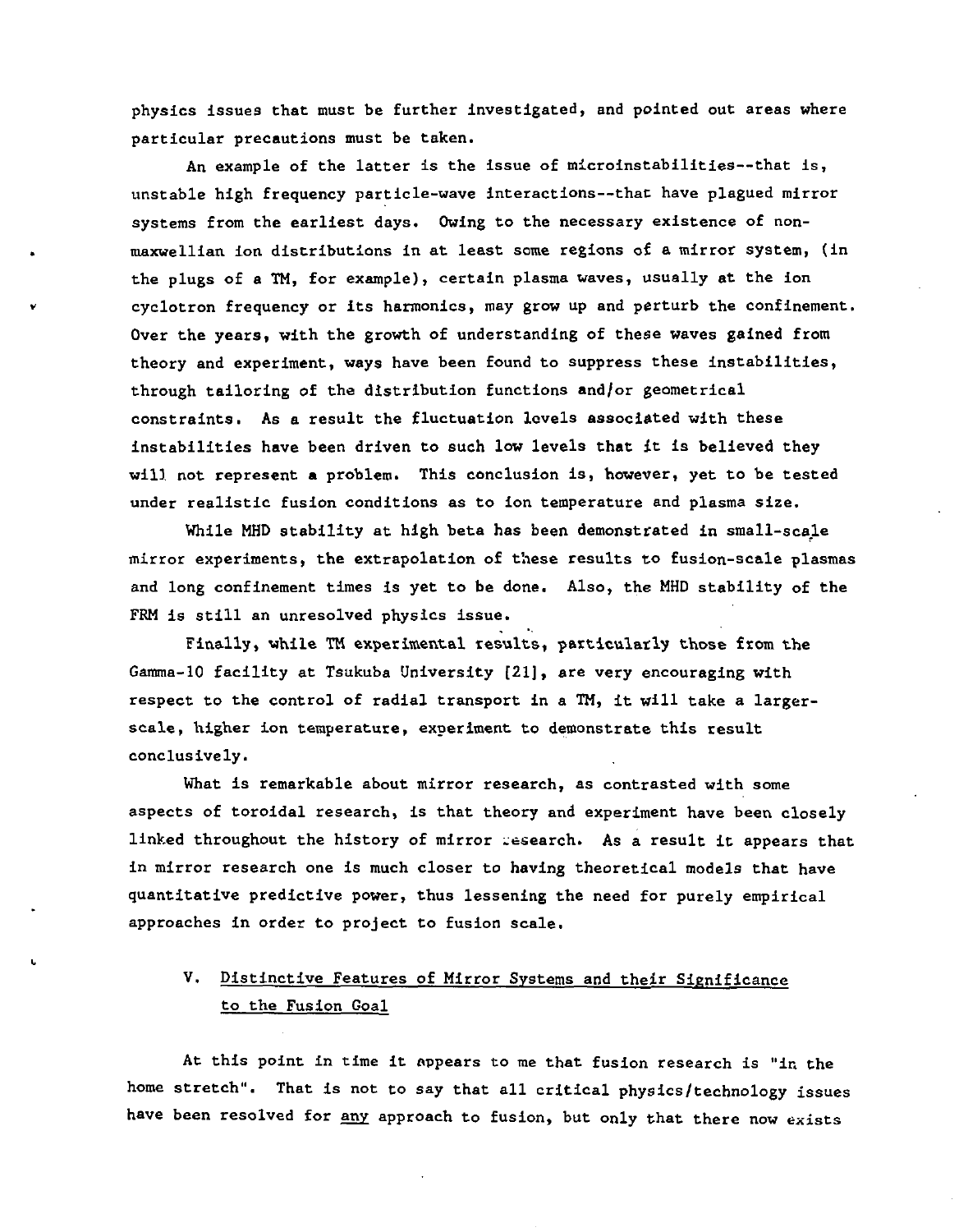a sufficient basis of understanding of critical plasma physics issues and of fusion technology to begin to make educated speculations about fusion power systems.

In my opinion, however, despite the many accomplishments in fusion, it is still premature to single out "the approach" to fusion, and thereby to shut out alternatives that may prove to be superior In the long run. Especially is this the case for those alternative approaches, such as the mirror, that differ markedly from the present "mainline" approach—the tokamak. This assertion is made partly because unforeseen physics or technological/economic difficulties of one approach, meaning specifically here the tokamak, are less likely to be shared by a radically different approach. Another basis for this assertion is that the scaling laws for the tokamak seem to be sufficiently well understood empirically to preclude its adaptation to other than largescale fusion power systems. By contrast, high beta mirror systems, particularly the FRM, appear to offer the possibility of much smaller scale fusion power plants.

Calling on what has gone befcre, I will conclude, therefore, with an enumeration of those distinctive features of conceptual fusion systems based on the mirror principle that could represent major advantages in future fusion power applications. They are:

 $\ddot{\mathbf{t}}$ 

- i. The demonstrated possibility of MHD-stable operation at high plasma beta, and the wide variety of mirror field configurations for which this is possible.
- 2. The ability, through external manipulation of electrode potentials or of the magnetic field, to control the plasma rotation or to translate it from one region to another, if need be.
- 3. The ability to generate internal electric potentials and to employ these potentials to enhance confinement or to selectively direct the plasma flow.
- 4. Associated with items (1) and (3), the natural adaptability of openended systems to the use of high efficiency electrostatic direct converters, particularly in the context of alternative fuel cycles, such as D-<sup>3</sup>He.
- 5. The ability (in the FRM) to contain high beta field-reversed entitles having purely poloidal fields (i.e., no currents parallel to B).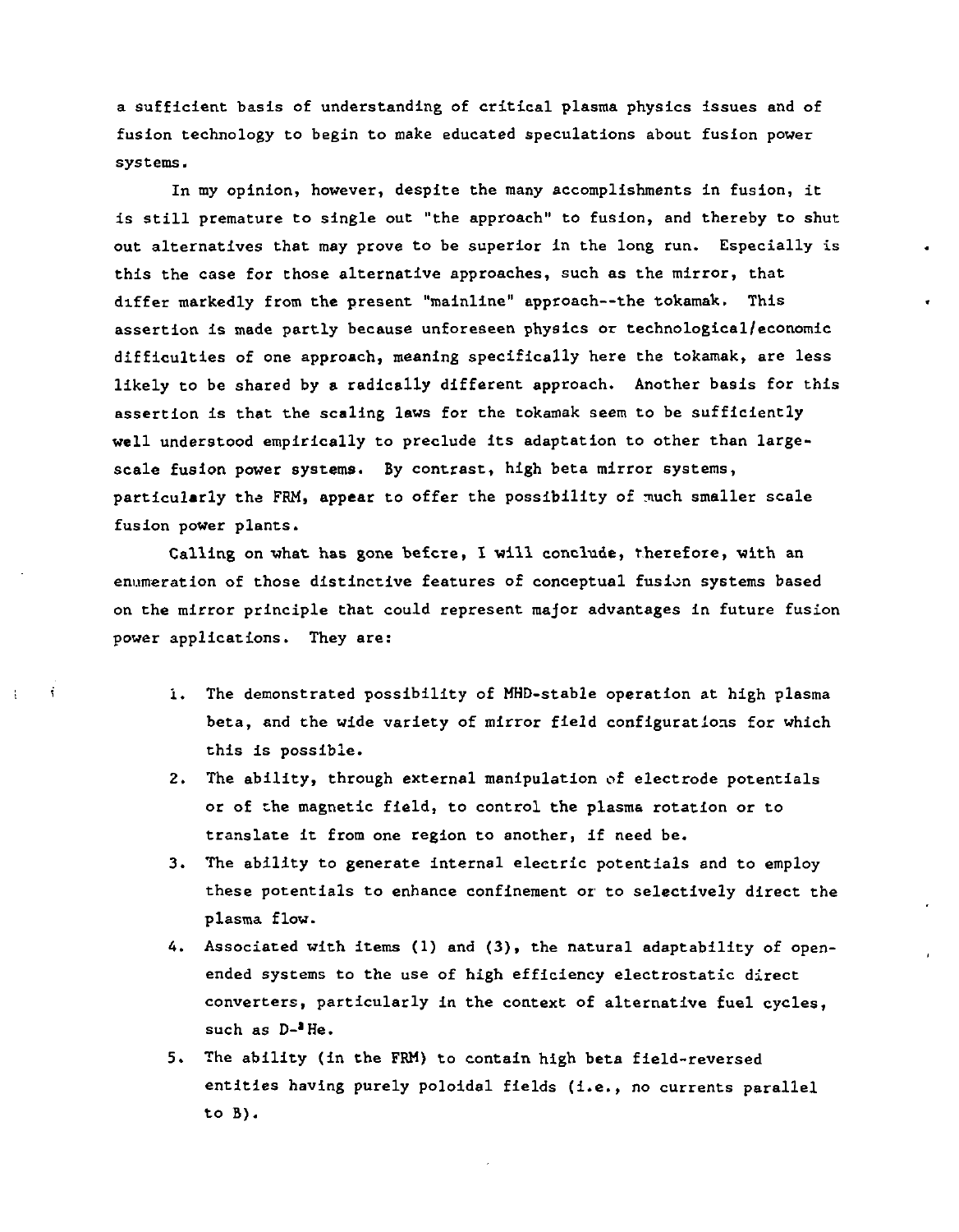- 6. The engineering/economic attractiveness of a linear system In terms of its modularity and of the superior access for maintenance or for plasma heating that it offers.
- 7. The possibility of steady-state operation, sustained by neutral beams and/or r. f. heating.

There is an additional attribute of mirror systems, one that is difficult to quantify, that may be of great importance for the future role of » mirrors in fusion applications. That attribute is flexibility, i.e., width of scope for variation and Innovation. The open-ended geometry of the mirror seems to lend itself particularly well to the Introduction of innovative variations—the TM being a prime example. With flexibility and with the possibility of innovation comes the opportunity for optimization and for the circumvention of difficulties that may have arisen for another approach. That is to say, another approach, say the tokamak, might encounter physics difficulties or economic or technological problems which could be difficult to surmount because of the relative inflexibility of that concept. In that event, a different approach, here the mirror, operating with different physics constraints, with greater flexibility, and allowing therefore more opportunities for optimization and innovation, could become the preferred path to fusion power.

### VI. Conclusion

A tutorial review of the main characteristics, and the advantages and disadvantages of fusion systems based on the use of magnetic mirrors has been presented. The case is made that mirior-based systems have attributes that may become decisive advantages when viewed in the light of the eventual goal of all fusion research, i.e., the practical and economic generation of fusion power.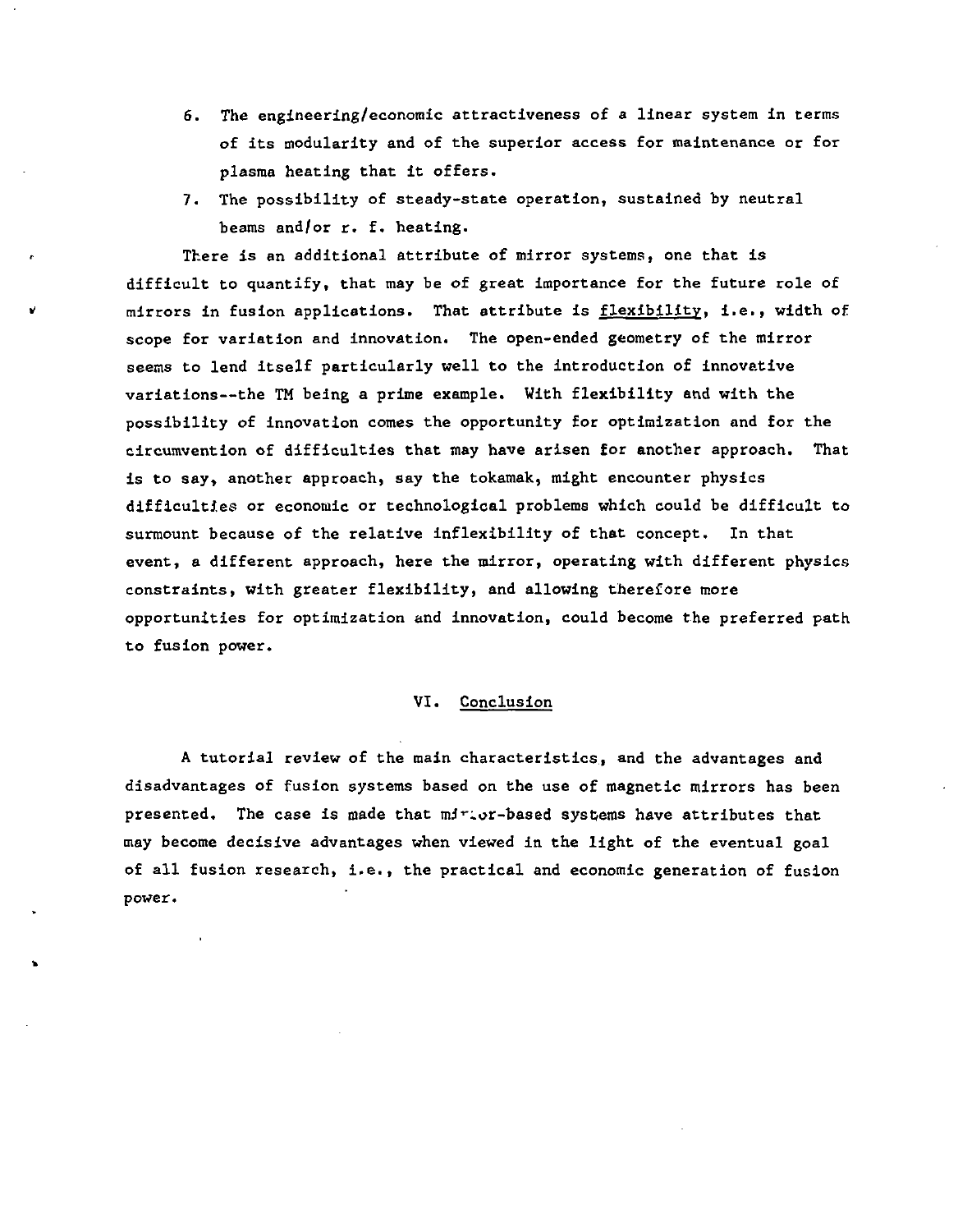#### References

- [I] Spitzer, L. Physics of Fully Ionized Gases, Intersclence (1962)
- [2] Northrop, T.G., Teller, E. Phys. Rev. 117 (1960) 215
- 3] Ryutov, D.D., Stupakov, G.V. JEIP Lett. 26 (1977) 174
- [4] Furth, H.P., Rosenblugh, M.N. Phys. Fluids 7 (1964) 764
- [5.' Molvik, A.W., Breun, R.A., Golovato, S.N., Hershkowitz, N., et. al., Phys. Rev. Lett. 40 (1982) 742
- [6] Post. R.F. in Proc. Nuclear Fusion Reactors Conf. (1969, British Nuc. Energy Sue.) 88
- [7] Moir, R.W., Barr, W.L., Carlson, G.A., in Plasma Physics and Controlled Nuclear Fusion Research 1974 Vol. Ill (1975, IAEA, Vienna) 583
- [8) Anderson, O.A., Baker, W.R., Bratenahl, A., Furth, H.P., Ise, J., et. al., Proc. of the Second International Conference on the Peaceful Uses of Atomic Energy, Vol. 31 (1958) 319
- [9] Abdrashitov, G.F., Bajborodin, S.E., Bekhtener, A.A., Volusov, V.I., Kubarev, V.E., et. al., Plasma Physics and Controlled Fusion Research 1980, Vol. 1 (1980) 539, IAEA Vienna
- [10] Mutz, H., Watson, C.J.H., Advances in Electronics and Electron Physics, Vol 23 (1967) 153
- [II] Okamura, S., Kamazawa, R., Adati, K., et. al., Plasma Physics and Controlled Nuclear Fusion Research 1984, Vol. 2 (1985) 337, IAEA Vienna
- [12] Post, R.F., Phys. Rev. Lett. 18 (1967) 232